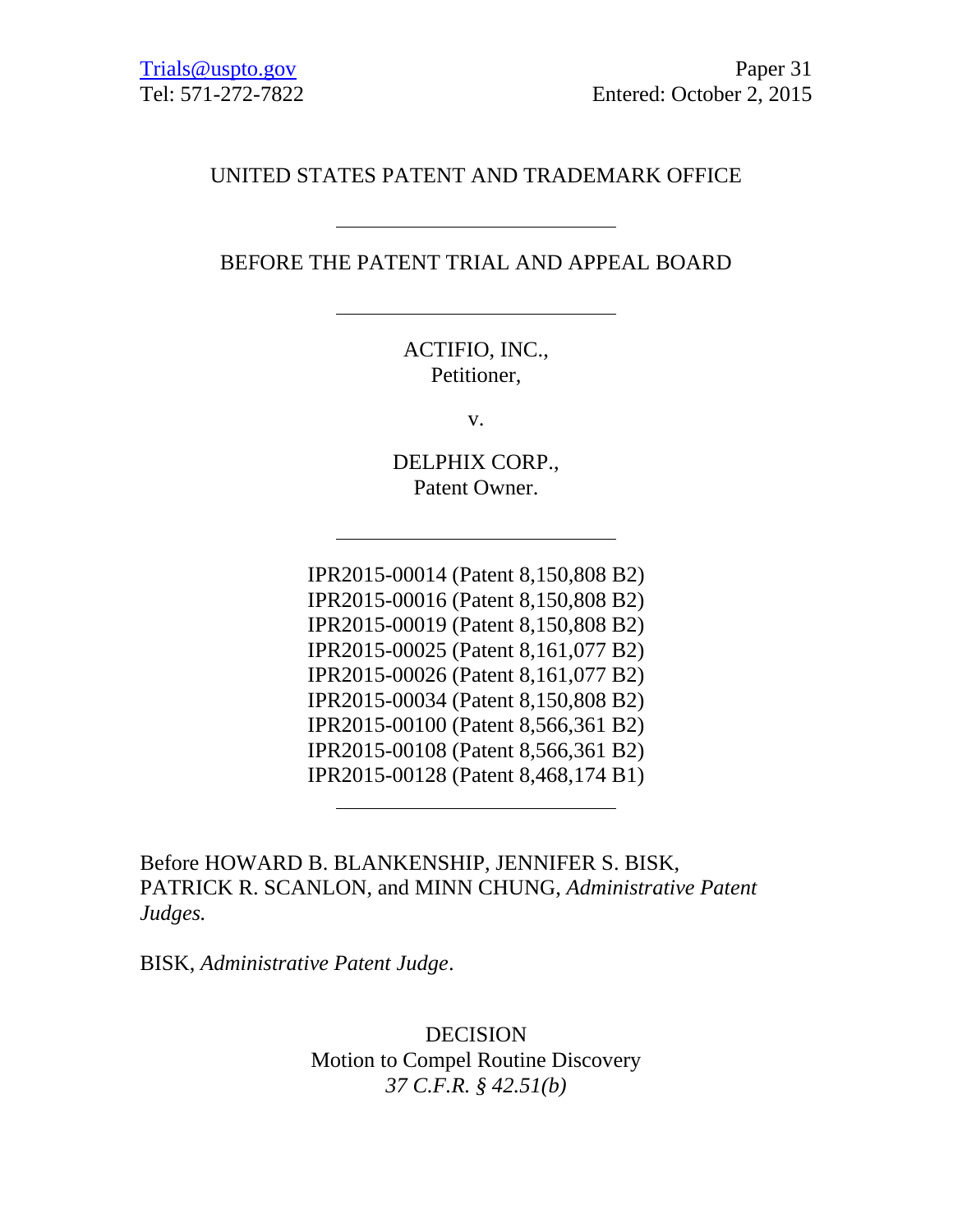Petitioner filed a Motion to Compel Patent Owner to Provide Routine Discovery under 37 C.F.R.  $\S$  42.51(b)(1)(iii) in each of the proceedings listed above.<sup>1</sup> Paper 20 ("Mot.").<sup>2</sup> Patent Owner filed an opposition. Paper 22 ("Opp").

Petitioner's Motion seeks production of:

- 1. A PowerPoint presentation delivered by Mr. Jedidiah Yueh, CEO of Patent Owner and co-inventor of its patents, dated March 2010, that discusses the creation of a "virtual database" using pointers to already existing blocks of a source database (produced in the copending district court case with production numbers DPHX00009175-87 and designated highly confidential);
- 2. A document authored by key Delphix engineers that discusses disk blocks and use of those blocks by VDBs (produced in the copending district court case with production numbers DPHX00477138-141 and designated highly confidential).

Mot. 2. Petitioner contends that these documents are plainly inconsistent with several statements Patent Owner makes in support of its Patent Owner Response. *Id.* at 1. Specifically, Petitioner argues that both documents discuss Patent Owner's commercial product, which allegedly practices all of the challenged independent claims. According to Petitioner, the first document shows that Patent Owner's product creates virtual databases in a manner that is "irreconcilable" with Patent Owner's claim construction position of this term. *Id* at 1–2. In addition, Petitioner asserts that the

 $\overline{a}$ 

<sup>&</sup>lt;sup>1</sup> We authorized the Motion in an Order on September 23, 2015. Paper 19.

 $2$  Unless otherwise indicated, all references are to papers in IPR2014-00128.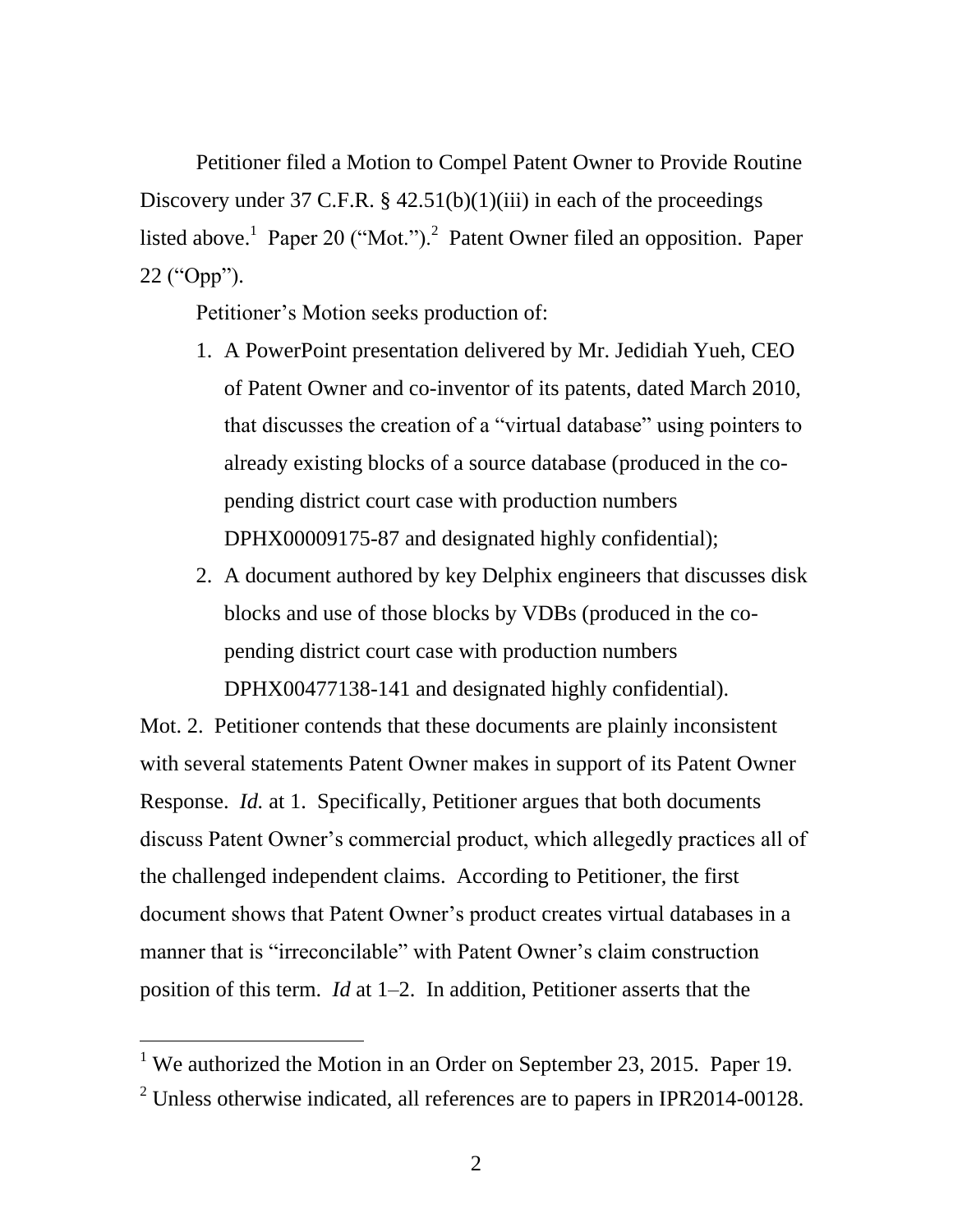second document describes databases accessing disk blocks, in contradiction to Patent Owner's arguments that "data block on disk . . . are never accessed, or used, by any database." *Id.* at 4.

Patent Owner responds that there is no inconsistency between the two documents and Patent Owner's statements in its Response. Opp. Patent Owner argues that the first document is extrinsic evidence, irrelevant to any claim construction issue as a matter of law—and, moreover, it is not inconsistent. *Id.* at 1–3. Patent Owner also argues that the second document describes internal features of the described products' *file system* not *database* and thus is irrelevant to the issue identified by Petitioner. *Id.* at 3– 4. Finally, Patent Owner asserts that the two documents are highly confidential and that Petitioner's request for the documents, coming so close in time to the deposition of Patent Owner's declarant, will unnecessarily increase the complexity of these proceedings. *Id.* at 4–5.

On this record, we are persuaded that these two documents are within the routine discovery that is contemplated by our rules. *See* 37 C.F.R. § 42.51(b)(1)(iii)(b) ("Unless previously served, a party must serve relevant information that is inconsistent with a position advanced by the party during the proceeding concurrent with the filing of the documents or things that contains the inconsistency."). Moreover, we are not persuaded that producing these documents presents a significant burden on Patent Owner.

We are sensitive to Patent Owner's concerns about confidentiality, and note that neither document need be filed with the Board until such time that a party seeks to rely on its contents as evidence. If that situation should arise, the parties are authorized to file a motion to seal along with a joint proposed protective order. The proposed protective order may be the

3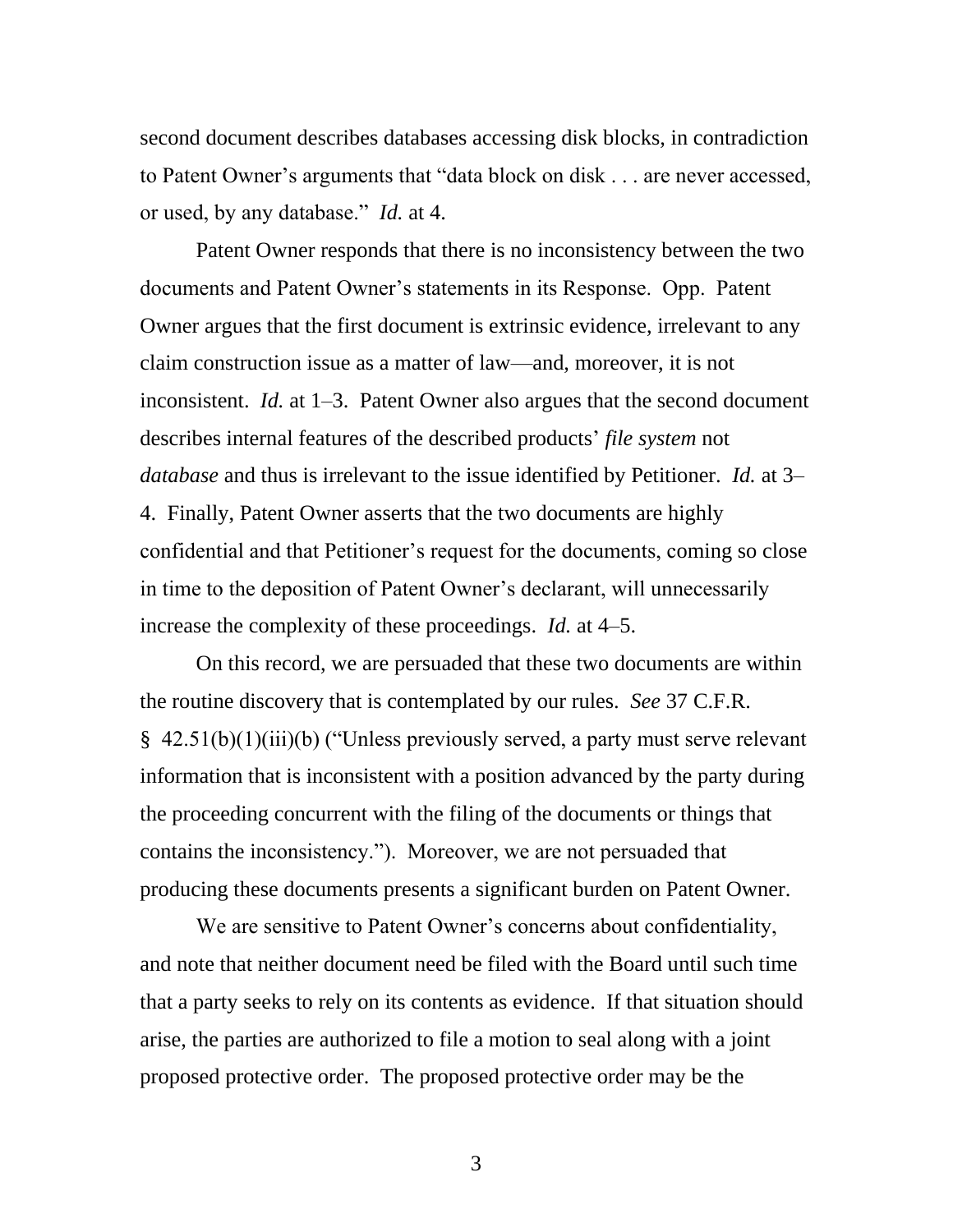Board's default protective order or it may deviate from that order, in which case the motion must also identify specifically how the proposed order departs from the default order, explain why every change is warranted, and include with the motion a separate redlined version of the proposed protective order showing the differences. *See Office Patent Trial Practice Guide*, 77 Fed. Reg. 48756, 48760–61, 48771 (Aug. 14, 2012).

It is

ORDERED that Petitioner's motion is *granted*;

FURTHER ORDERED that Patent Owner shall produce to Petitioner the two documents listed above at a mutually agreed upon time prior to the deposition of Dr. Shenoy.